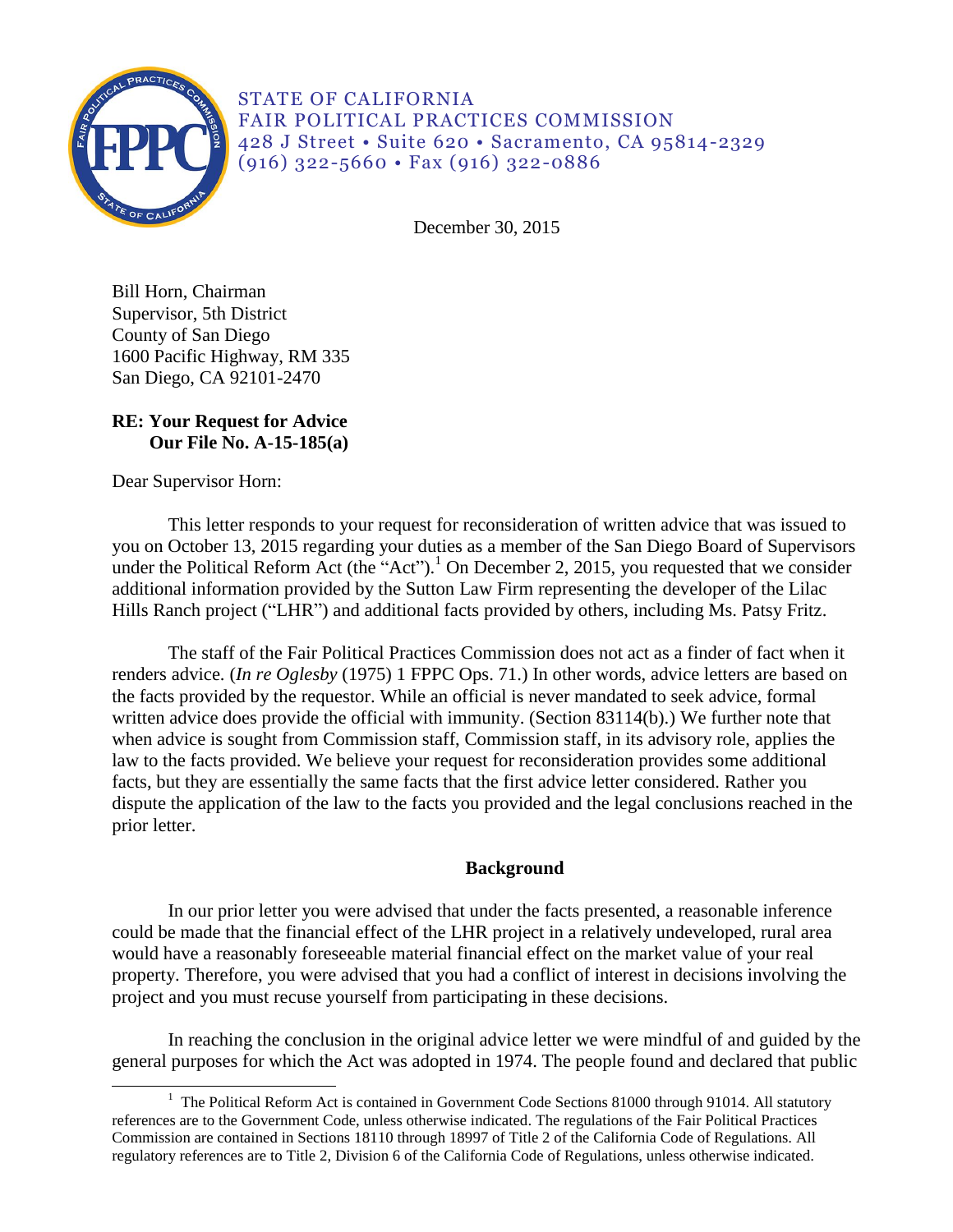officials, whether elected or appointed, should perform their duties in an impartial manner, free from bias caused by their own financial interests or the financial interests of persons who have supported them (Section 81001(b)) and that the Act was adopted to ensure that "[a]ssets and income of public officials which may be materially affected by their official actions should be disclosed and in appropriate circumstances the officials should be disqualified from acting in order that conflicts of interest may be avoided." (Section 81002(a).)

"To this end the PRA should be liberally construed to accomplish its purposes. (Section 81003.) The PRA seeks to bring a degree of credibility to government by providing that those who hold a public trust must act, and appear to act, ethically. Erosion of confidence in public officials is detrimental to democracy. The election and appointment of ethical public officials depends upon an informed, interested and involved electorate. To maintain confidence and to avoid public skepticism, conflicts of interest must be shunned." (*Consumers Union of U.S., Inc. v. California Milk Producers Advisory Bd.* (1978) 82 Cal.App.3d 433, 443.)

After a careful review of the additional facts submitted and the analysis of our original advice letter, for the reasons set forth below, we have concluded that new or revised advice is not warranted in this case.

## **Financial Effects are Reasonably Foreseeable**

As applicable to your question, Regulation 18701(b) provides that a financial effect *need not be likely* to be considered reasonably foreseeable. In general, if the financial effect can be recognized as a realistic possibility and more than hypothetical or theoretical, it is reasonably foreseeable.

This language was new as of April 2015 and changed the definition that had required that effects be substantially likely to occur which was construed by some to be "more likely than not." Under the current definition we concluded that the effect was a realistic possibility and not merely hypothetical or theoretical. A realistically possible effect would not be hypothetical or theoretical merely due to delay.

*1. The Williamson Act.* At the outset we decline to consider the property's Williamson Act status as a relevant fact regarding foreseeability or materiality. You argue that the Williamson Act makes a change of use unforeseeable. We stated in the original letter that "we note this is a temporary contract, and in some circumstances, can be terminated before the effective end date. Even if you intended to continue agricultural uses of the property for the duration of the Williamson contract, this is not an appropriate factor to consider in our analysis." The Williamson Act designation can be terminated (not renewed) without penalty after 9 years.<sup>2</sup> According to the Planning Commission staff report on the project (dated August 7, 2015), the LHR development will take up to 10 years to complete. Thus, we reconfirm that the Williamson Act designation is not a factor to consider in our analysis.

l

<sup>&</sup>lt;sup>2</sup> Obviously you will lose the benefits of accepting the Williamson Act designation over the course of the nonrenewal period.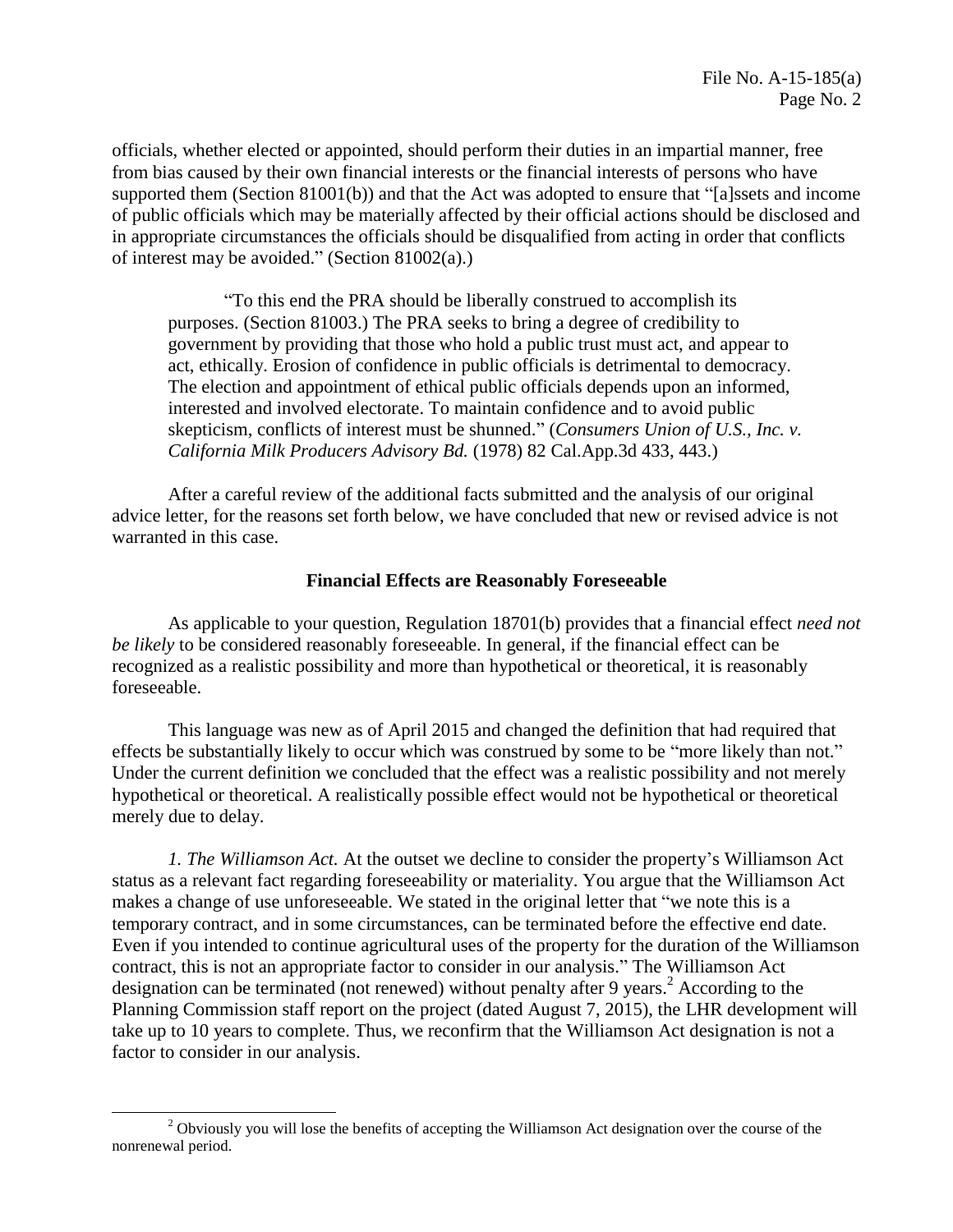*2. Arguments Concerning Current Use.* The new facts provided by you and by LHR's representative generally support the proposition that you may not have a current intent to immediately develop your property in part due to current costs and burdens associated with developing your property.

However, as we cautioned in the original advice letter "we must look at the objective effect upon the value, not whether the owner will act to realize the increased value by selling or developing the property." This is in part (to paraphrase the Commission in *In re Legan* (1985) 9 FPPC Ops. 1), because there is no guarantee that an official will not change the use of the property once the decision has been made and any benefit conferred. The day following the decision a buyer might make an offer that the official "can't refuse" because of the increased value.

At footnote 10 in *In re Legan*, the Commission cited *Cogan v. City of Los Angeles* (1973) 34 Cal.App.3d 516, 52l-22:

> "We are constrained to hold that a special use to which property is put cannot be considered as affecting the amount of benefits, but that such amount is to be measured by the benefit which would be received by the property if devoted to any use which might reasonably be made of it. It would be inequitable and unfair to exempt particular property from an assessment when a special use is voluntarily made of it by the owner, and which he may change at any time so as to reap the benefits of an improvement that does not, at the time an assessment is made, benefit him because of a special use to which he has voluntarily put his property."

The Sutton letter, dated November 18, 2015, at footnote 3, acknowledges that the LHR project area is "largely agricultural" and currently has "insufficient infrastructure (street and sewer improvements) to support [the LHR development]." It can be inferred from these facts that having the LHR development built in the region improves the ability to provide infrastructure for further development. Thus, it is reasonably foreseeable that the value and development potential of your property will be affected.

*3. Other Legal Burdens.* Your letter, and the letter from Mr. Sutton (with attachments from KLM Group Inc. and Xpera Group) emphasize current regulatory burdens on the development of your property under current county ordinances.<sup>3</sup> Many of these regulatory burdens would appear to exist for many properties in the jurisdiction. However, as we noted above, we are not limiting our analysis to current development potential. What we must determine is if there is a reasonable foreseeable financial effect on your property caused by the decision. As you point out (and as other parties have noted) the project itself may not be completed for 10 years and benefits may be

l

<sup>&</sup>lt;sup>3</sup> We also note that the future development potential of your property is not necessarily limited to the boundaries of your parcels. For example, your property could be one of multiple properties in the area acquired and aggregated to form a larger development project in the future. Thus, the costs associated with overcoming the obstacles to develop (such as fire engine access, new sewer facilities, or bridging the creek) might be reduced by being shared between all the properties in the larger future development. Moreover, the costs might even be avoided entirely if the ultimate use of your property within the larger development stays essentially the same in order to provide mitigation land as upland habitat or wetlands.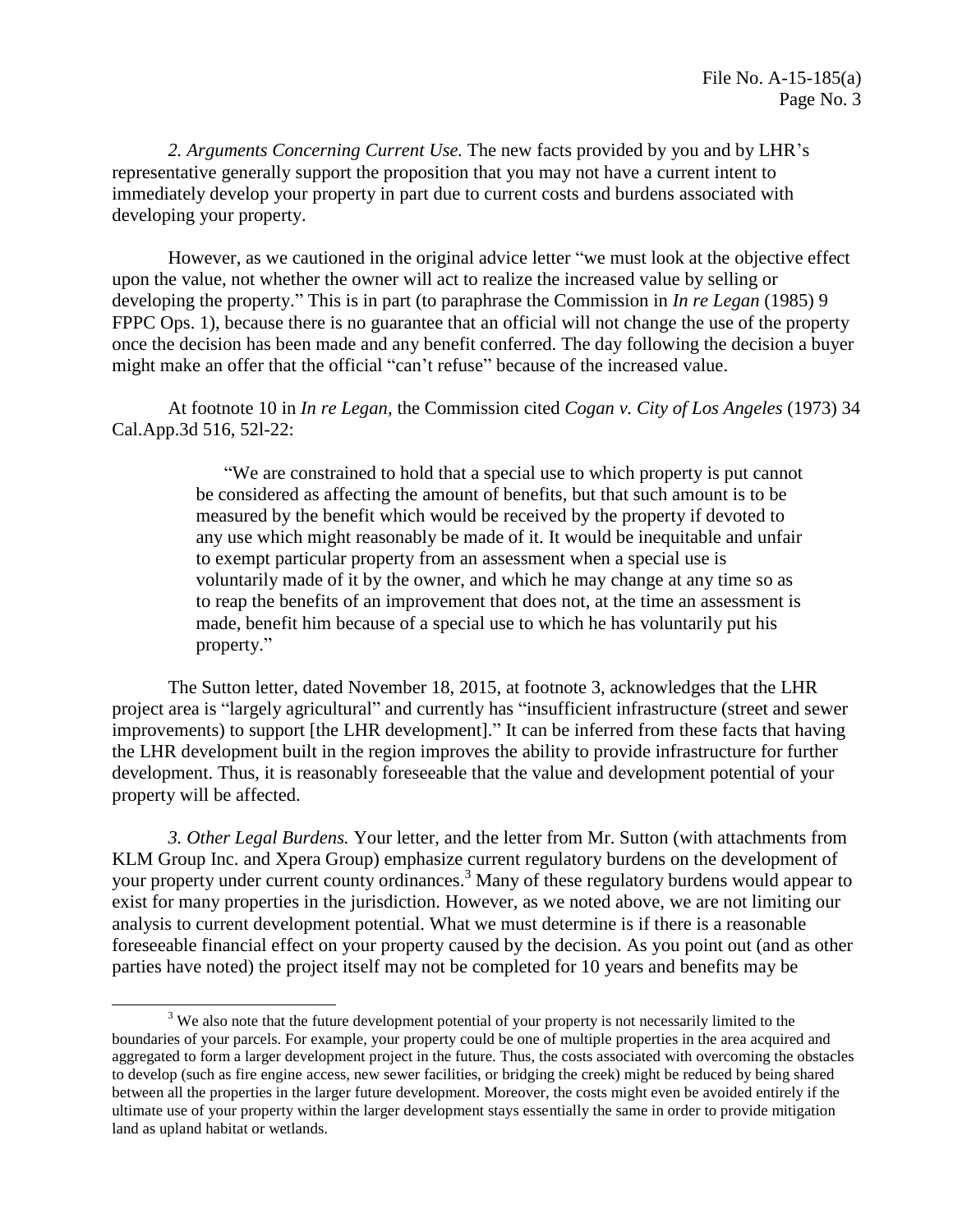deferred until that time. The fact that amendments have been proposed for this LHR project and may be accepted suggests the realistic possibility that such amendments could be proposed and enacted for future development projects. Such changes are foreseeable and would not be merely hypothetical or theoretical.

We confirm the prior conclusion that for purposes of an analysis under the Act's conflict of interest rules, the decision on the LHR project will have a foreseeable financial effect on your property.

## **Materiality**

As discussed in the original letter, Regulation 18702.2 sets out a list of standards to determine if an official's property will be materially affected. The original letter concluded that financial effect was material under the following provisions because the decision would:<sup>4</sup>

- Change the development potential of the parcel of real property<sup>5</sup> (Regulation 18702.2(a)(7));
- Change the highest and best use of the real property in which the official has an interest (Regulation 18702.2(a)(9));
- Cause a reasonably prudent person, using due care and consideration under the circumstances, to believe that the governmental decision was of such a nature that its reasonably foreseeable effect would influence the market value of the official's property.  $(18702.2(a)(12))$ .

With respect to the use or development potential of your property (Regulation 18702.2(a)(7) and (a)(9)) we agree with the prior conclusion. Relevant to the analysis is the proposed introduction of 90,000 SF of commercial development that could serve housing within a 2 to 5 mile radius of LHR (including your property) and the introduction of other resources in the region.

With respect to  $(a)(12)$ , we note that "[a] reasonably prudent person is not the exceptionally cautious or skillful individual, but a person of reasonable and ordinary carefulness." (*United States v. Pruett* (2012) 681 F.3d 232.) A reasonably prudent person in this context is not a trained real estate professional or developer, but an ordinary prudent citizen that the Act seeks to protect. Applying this test to your facts, the original letter concluded:

"Under these facts, a reasonable inference can be made that the financial effect of such a major development in a relatively undeveloped, rural area would have a reasonably foreseeable material financial effect on the market value of your

l

<sup>&</sup>lt;sup>4</sup> Mr. Sutton also cites to an enforcement closure letter and suggests this resolves the issue of financial effect. The enforcement letter is based on facts distinct from yours. In addition, it goes without saying that determinations as to whether facts support the assessment of a penalty after the fact is a far different process than determining facts required for prospective disqualification or immunizing advice.

<sup>&</sup>lt;sup>5</sup> Your letter and Mr. Sutton's and KLM Group Inc.'s letters appear to focus solely on the development potential for residential purposes. Regulation 18702.2 is not so limited, and other types of development should be considered.